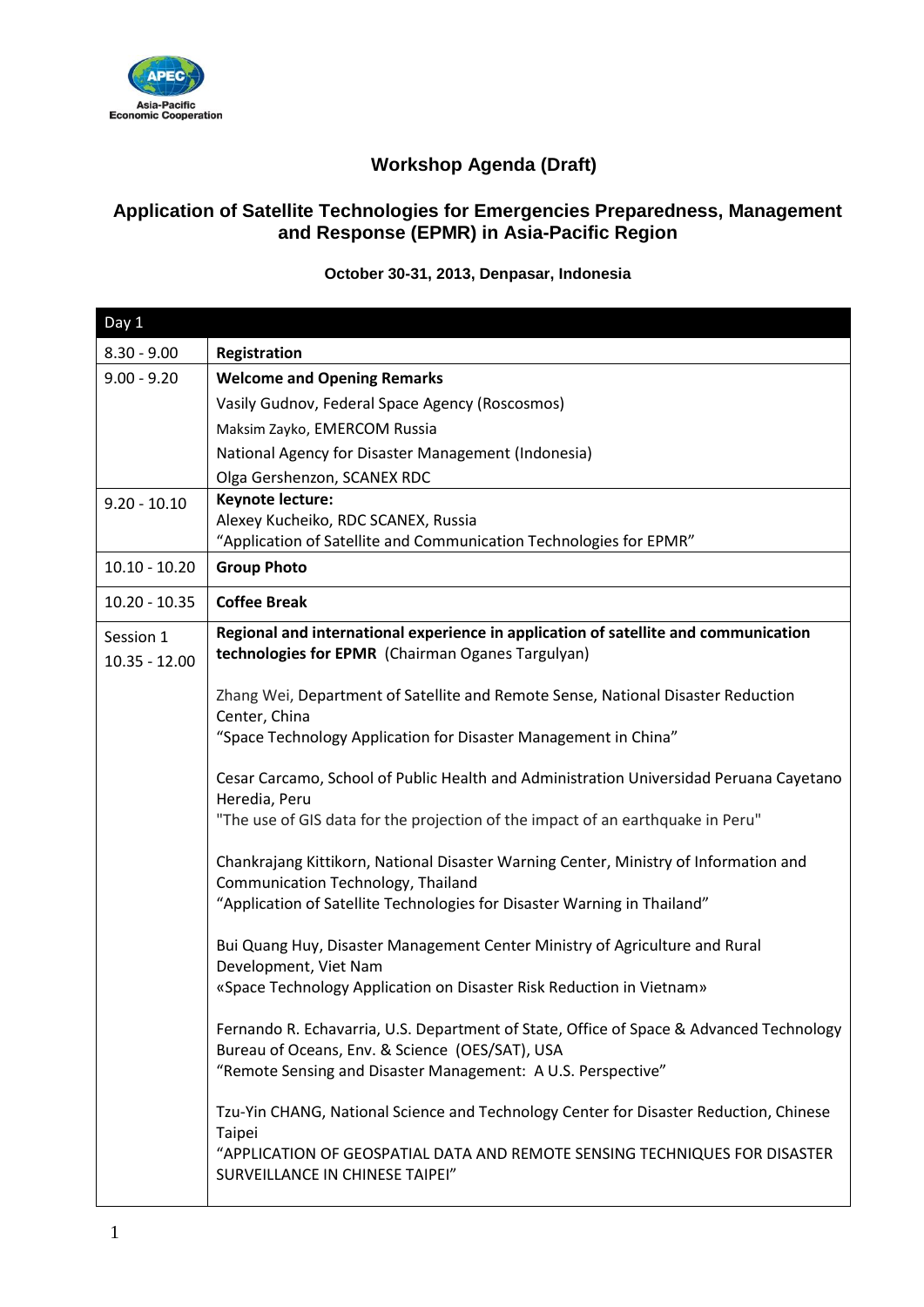

| $12.00 - 13.00$ | Lunch                                                                                       |
|-----------------|---------------------------------------------------------------------------------------------|
| Session 2       | Specific characteristics of satellite technologies application for different types of       |
| 13.00 - 14.30   | emergencies (Chairman Alexey Kucheiko)                                                      |
|                 |                                                                                             |
|                 | Mikhail Zimin, RDC SCANEX, Russia                                                           |
|                 | "Satellite technologies and remote sensing: from first steps to advanced use"               |
|                 |                                                                                             |
|                 | Andrey Sarychev, RDC SCANEX, Russia                                                         |
|                 | "Predicting natural disasters in agriculture using remote sensing data".                    |
|                 | JULIO CASTILLO URDAPILLETA, General Coordination of International Relations and Space       |
|                 | Security, Mexico                                                                            |
|                 | "Application of Satellite Technologies in Climate Change and its Consequences"              |
| $14.30 - 15.00$ | <b>Coffee Break</b>                                                                         |
| Session 2       | Specific characteristics of satellite technologies application for different types of       |
| $15.00 - 16.00$ | emergencies - continuation (Chairman Alexey Kucheiko)                                       |
|                 |                                                                                             |
|                 | Maria Dorofeeva, RDC SCANEX, Russia                                                         |
|                 | "Modern and prospective satellite systems and their application for EPMR"                   |
|                 |                                                                                             |
|                 | Andrey Sarychev, RDC SCANEX, Russia                                                         |
|                 | "Near real-time identification of adverse forest effect using remote sensing data"          |
| $16.00 - 16.45$ | Breakout sessions: Application of satellite technologies for different types of emergencies |
|                 | The main goal is the discussion and elaboration of recommendations for APEC economies       |
|                 | to be included into Final Document                                                          |
|                 | Group 1 moderator: Mikhail Zimin                                                            |
|                 | Group 2 moderator: Alexey Kucheiko                                                          |
|                 | Group 3 moderator: Andrey Sarychev                                                          |
| 16.45 - 17.15   | Breakout sessions reports back (by group discussion facilitators)                           |
| $17.15 - 17.30$ | <b>Announcements</b>                                                                        |
| 19.00 - 22.00   | <b>Gala Dinner</b>                                                                          |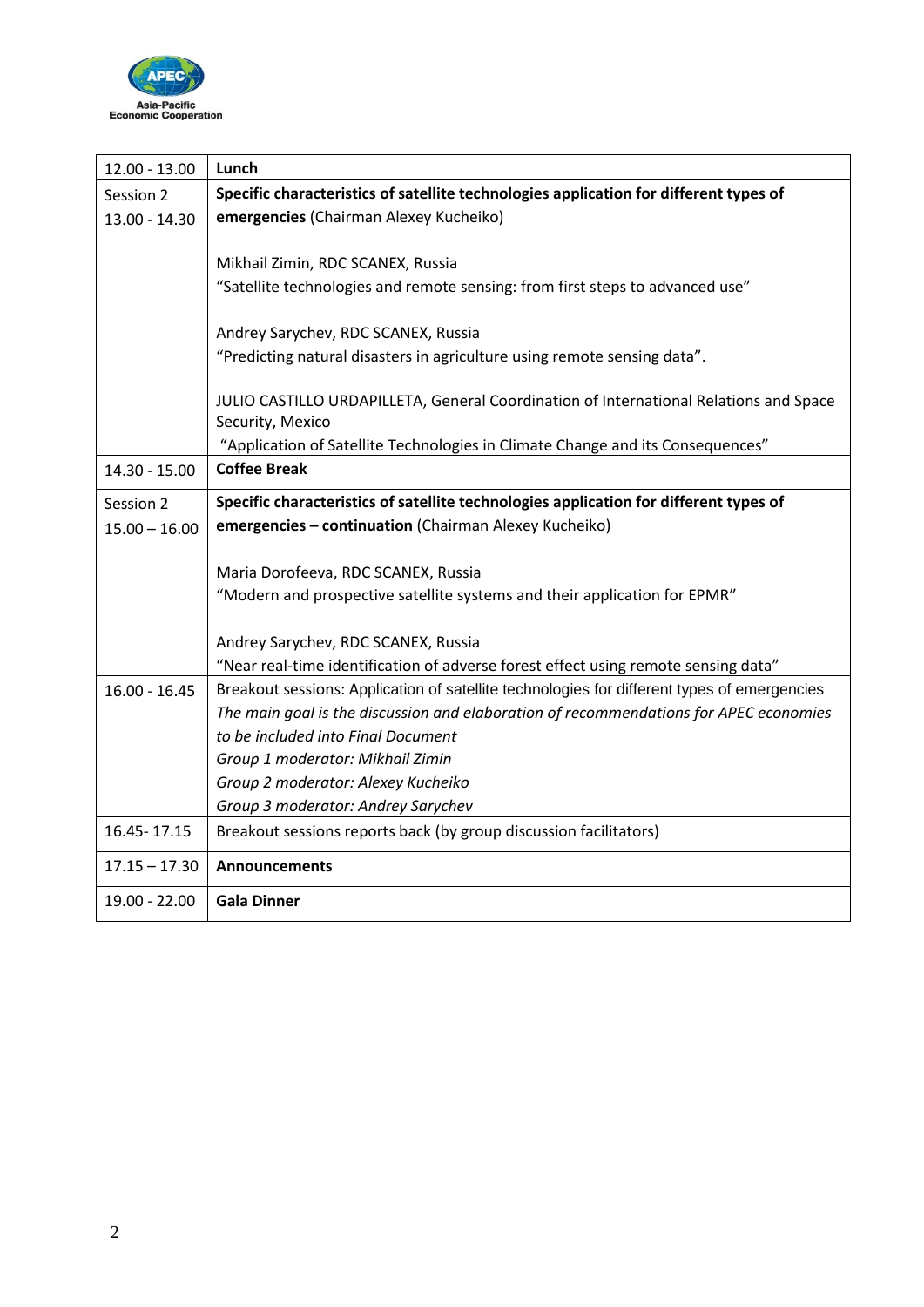

|                      | ASIA-PACING |  |
|----------------------|-------------|--|
| :conomic Cooperation |             |  |

| DAY <sub>2</sub> |                                                                                        |  |  |
|------------------|----------------------------------------------------------------------------------------|--|--|
| Session 3        | International cooperation and mechanisms of fast remote sensing data delivery for      |  |  |
| $9.00 - 10.00$   | <b>EPMR</b> (Chairman Mikhail Zimin)                                                   |  |  |
|                  |                                                                                        |  |  |
|                  | Vasily Gudnov, Roscosmos, Russia                                                       |  |  |
|                  | "International Charter SPACE and MAJOR DISASTERS"                                      |  |  |
|                  | Luc St-Pierre, Senior Programme Officer, United Nations Office for Outer Space Affairs |  |  |
|                  | (UNOOSA)                                                                               |  |  |
|                  | "UN-SPIDER: A model approach to reduce vulnerabilities to hazards through good         |  |  |
|                  | practices in geospatial information management"                                        |  |  |
|                  |                                                                                        |  |  |
|                  | Janggam Adhityawarma, ASEAN Coordinating Centre for Humanitarian Assistance on         |  |  |
|                  | disaster management (AHA Centre)                                                       |  |  |
|                  | "Current Status and Future Needs of Space-based Information for Regional Disaster      |  |  |
|                  | Monitoring and Response at AHA Centre"<br><b>Coffee Break</b>                          |  |  |
| $10.00 - 10.30$  | Breakout sessions: International cooperation and mechanisms of fast remote sensing     |  |  |
| $10.30 - 11.30$  | data delivery for EPMR (Chairman TBD)                                                  |  |  |
|                  | The main goal is the discussion and elaboration of recommendations for APEC economies  |  |  |
|                  | to be included into Final Document                                                     |  |  |
|                  | Group 1 moderator: Olga Gershenzon                                                     |  |  |
|                  | Group 2 moderator: Luc St-Pierre                                                       |  |  |
|                  | Group 3 moderator: Vasiliy Gudnov                                                      |  |  |
| $11.30 - 12.00$  | Breakout sessions reports back (by group discussion facilitators)                      |  |  |
| $12.00 - 13.00$  | Lunch                                                                                  |  |  |
| Session 4        | Remote Sensing and Emerging Environment Issues (Chairman Andrey Sarychev)              |  |  |
| $13.00 - 14.00$  |                                                                                        |  |  |
|                  | Olga Gershenzon, RDC SCANEX, Russia                                                    |  |  |
|                  | "Open Landscape Initiative"                                                            |  |  |
|                  | Ivan Blokov, Greenpeace Russia                                                         |  |  |
|                  | "Satellite technologies in Greenpeace work"                                            |  |  |
|                  |                                                                                        |  |  |
|                  | Philippe Courrouyan, CLS, Indonesia                                                    |  |  |
|                  | "Satellite Technology for océans sustainable economical and social Development"        |  |  |
| Session 5        | Crisis Management centers network development in Asia-Pacific Region (Chairman TBD)    |  |  |
| $14.00 - 15.00$  |                                                                                        |  |  |
|                  | Maksim Zayko, EMERCOM of Russia, Andrey Kudinov, Russian National Emergency            |  |  |
|                  | Management Centre, EMERCOM of Russia                                                   |  |  |
|                  | "Using the information of space monitoring system for operational control in EMERCOM   |  |  |
|                  | of Russia"                                                                             |  |  |
|                  | Andrey Kudinov, Russian National Emergency Management Centre, EMERCOM of Russia        |  |  |
|                  | Maksim Zayko, EMERCOM of Russia                                                        |  |  |
|                  | "Results of the work on the creation of centers for Crisis Management unified state    |  |  |
|                  | system of prevention and liquidation of emergency situations and objectives for their  |  |  |
|                  | development"                                                                           |  |  |